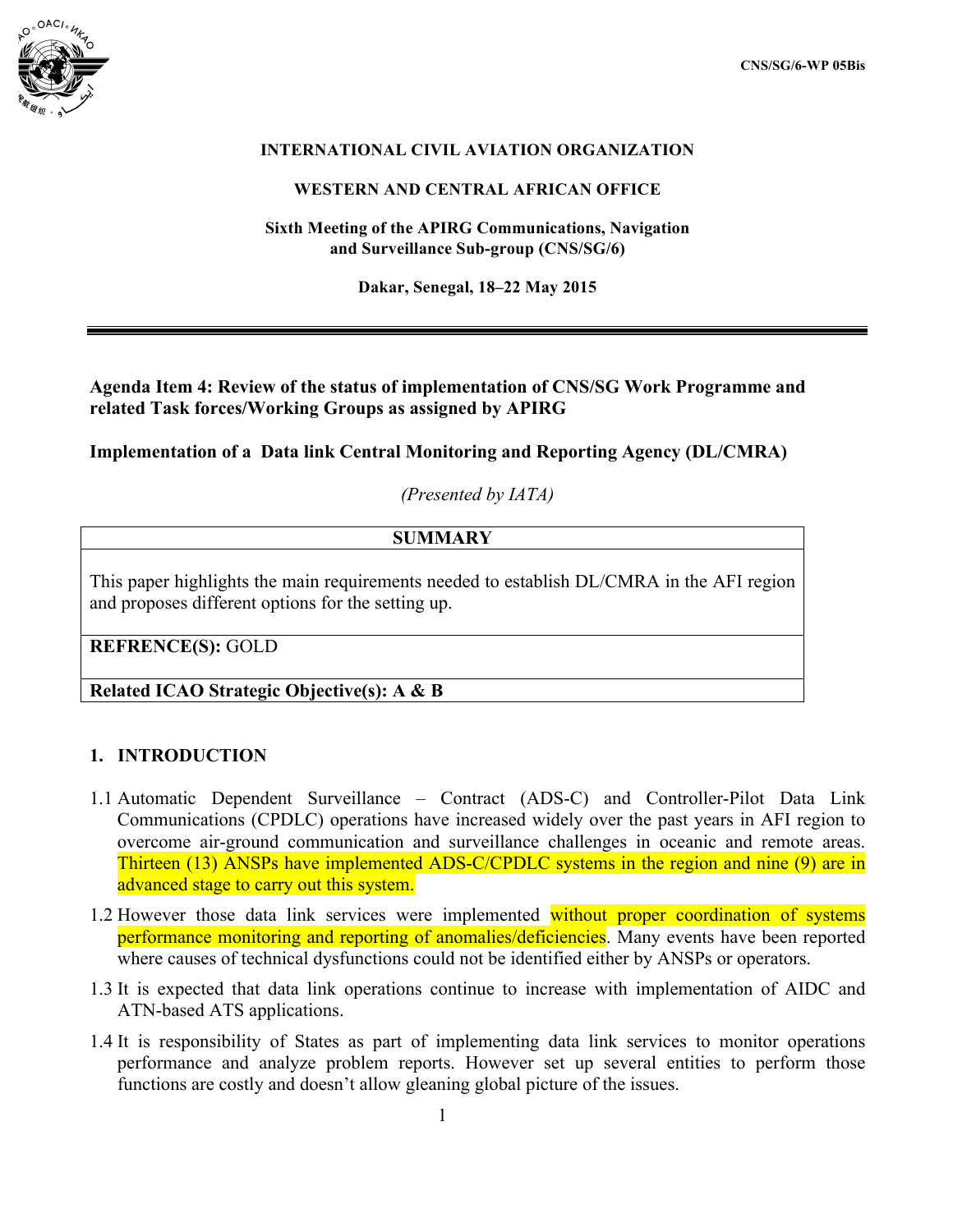1.5 This lead APIRG Group to formulate Conclusion 19/30 requesting stakeholders to explore available options to establish Data Link Central Monitoring and Reporting Agency (DL/CMRA) for the AFI region in the view to ensure effective operations, monitoring and reporting of ATS data link applications.

### **2. DISCUSSION**

- 2.1 Main functions of DL/CMRA would be to :
	- Develop and administer problem report processes;
	- Maintain a database of problem reports;
	- Process end-to-end system performance reports;
	- Coordinate and test the implementation of new procedures resulting from ATS data link systems and
	- Identify trends.
- 2.2 To perform these functions, DL/CMRA must have dedicated staffing and considerable technical resources and skills including but not limited to:
	- Ability to simulate an ATS ground station operational capability;
	- Access to airborne equipment;
	- Software than can decode Communication Service Providers (CSP) data.

Engagement of all stakeholders (Operators, ANSPs and CSPs) is also needed.

- 2.3 In the light of the above, setting DL/CMRA could be very costly both in terms of set up and ongoing operating costs.
- 2.4 Varying models have been used in many regions:
	- In APAC region Singapore is providing Central Reporting Agencies (CRA) services for the South East Asia area – Federal Aviation Authority (FAA) is performing same for the Pacific.

In that case States who have "volunteered" fund the services through their normal revenue stream;

- In India, Indian Ocean and Bay of Bengal IATA has been tasked to establish and maintain CRA services.

In the above mentioned situations third party has been contracted to provide expertise and laboratory facilities and assist States/ANSPs in resolving the problems they may have through bench testing facilities.

- 2.5 Whatever model used costs the provision of central reporting agency services need to be funded. Possible funding options would be:
	- State/ANSP who has "volunteered" to fund services through their normal revenue stream (**Option 1**);
	- Through ATC charges as part of an ANSP cost base (**Option 2**);
	- Through specific charges to be levied and allocated directly to the monitoring agency